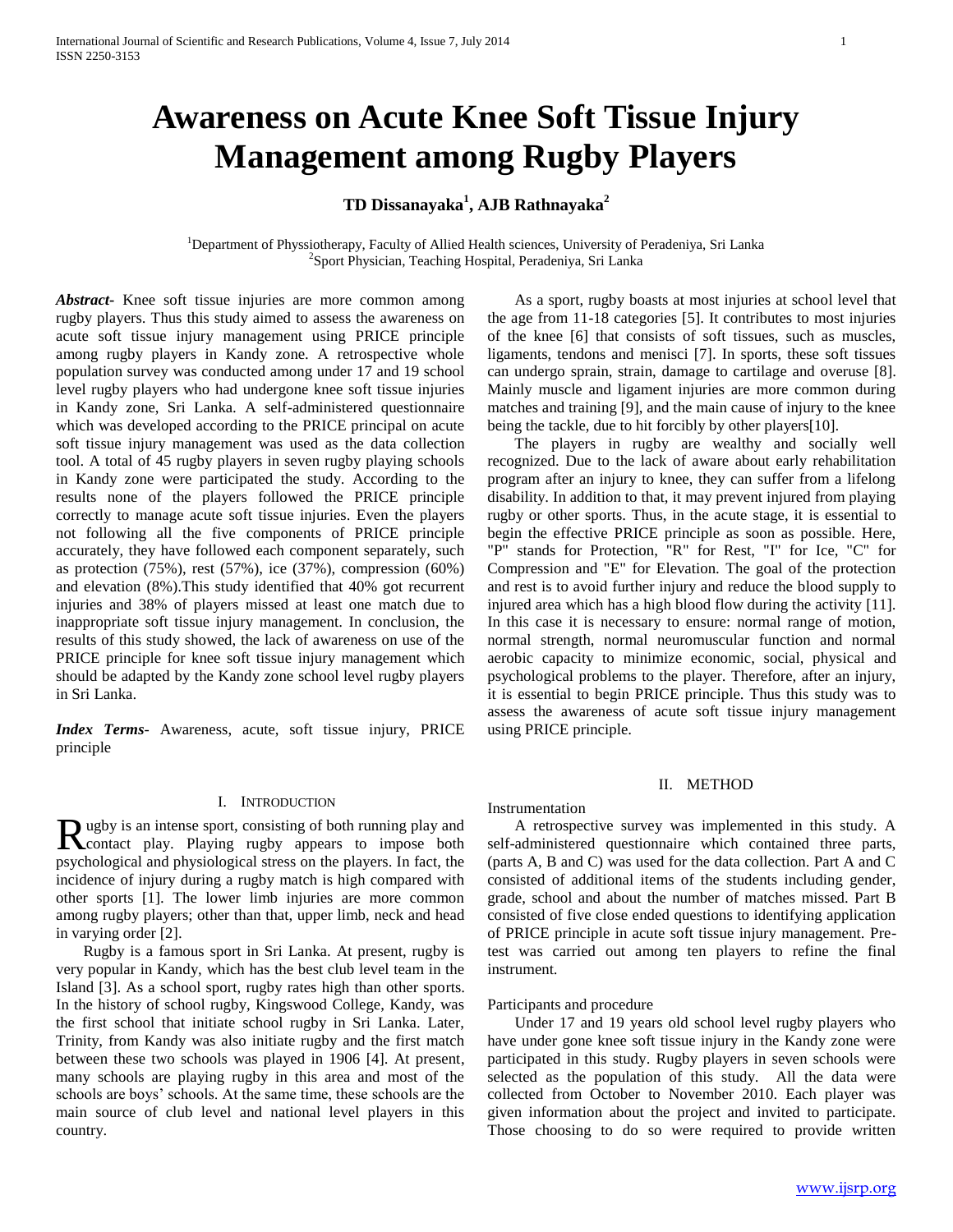informed consent and complete the questionnaire anonymously. The questionnaire was self-administered, with physiotherapists available to answer questions and assist where necessary. Each subject was given a questionnaire to fill within the given time. They were asked to put a 'x' mark in the relevant boxes

### III. RESULTS

 According to the study, 45 players who had undergone knee soft tissue injury could be found. During the acute stage none of the players were sticking on the all the steps in the PRICE principle (Fig 1).



## **Fig 1: Percentage of implementation of PRICE principle in acute stage**

 Even if the players were not following all the five components of acute stage accurately, they have followed each component separately, for instance protection (75%), rest (57%), ice (37%), compression (60%) and elevation (8%) (Fig 2).



#### **Fig 2: Implementation of PRICE**

 The study identified that the 40% of the players have got recurrent injuries and 38% of players missed at least one match due to the injury.

#### IV. DISCUSSION

 Soft tissue refers to tissues that connect, support or surround other structures and organs of the body. This may include muscles, tendons, ligaments, fascia, nerves, fibrous tissues, fat, blood vessels and synovial membranes. Generally soft tissue injury involves sprain, strain or direct blow to the muscle, tendon or a ligament. The time period of initial 48-72 hours after a soft tissue injury called as acute soft tissue injury [12]. Repetitive motions and overuse can cause a higher level of scar tissue and stresses the alignment of the body. Ignoring imbalances and pain can put your body into a never ending injury cycle. In order to successfully recover from an injury or to alleviate pain from overuses, the body needs to restore its proper balances and the scar tissue eliminated from the injured tissues [13]. Therefore the rehabilitation plays a major role in this issue to bring the patient back to the desired activity level. Hence, it is necessary to eliminate pain and reestablish range of motion, and coordination, while avoiding the loss of muscle strength and endurance, during the period the athlete cannot train maximally [11]. To the best of our knowledge, this study is the first to assess the implementation of PRICE principle in acute soft tissue injury management in Sri Lanka.

 It is important to manage an injury immediately. The goal of acute treatment for acute injuries is to limit internal bleeding as much as possible and prevent or relieve pain, in order to improve conditions for subsequent treatment and healing of the injury. Measures to limit bleeding after an acute injury have traditionally been called ICE therapy an acronym for Ice (cooling), compression (with a pressure bandage),and Elevation (of the injured part of the body).Recently this acronym has been expanded to PRICE, with "P" standing for protection and "R" for Rest. The PRICE principle has become well established [11]. It is recommended that treatment be stared as soon as possible after a quick preliminary examination to rule out major dislocations or fractures and to determine which area requires treatment. Later, a more detailed examination can be made. To be effective, PRICE treatment must begin as soon as possible after an injury and must continue for 2 days to reduce bleeding and plasma exudation. In this study, the percentage of implementation of PRICE principal to manage acute soft tissue injuries is zero.

 A previous study on pattern and management of sports injuries at national sports festival in Nigeria revealed that cryotherapy and bandaging (form of compression) were the most frequently used treatment modalities during the games. In addition to that, it had concentrated on importance of cryotherapy. It is emphasized that it should be made abundantly available in the form of portable cold spray for easy transportation and application during the game [14]. As the above study was concerned about I-Ice; C-compression and Rrest as other issues of PRICE principle. In addition to that all five components should be fulfilled in equal proportion. Even though they have followed each component separately, the present study is concerned about not only on the usage of each component of PRICE, but also on the correct technique and way of usage of them. The result zero means school level rugby players do not apply PRICE principle in the accurate and efficient manner after having an injury.